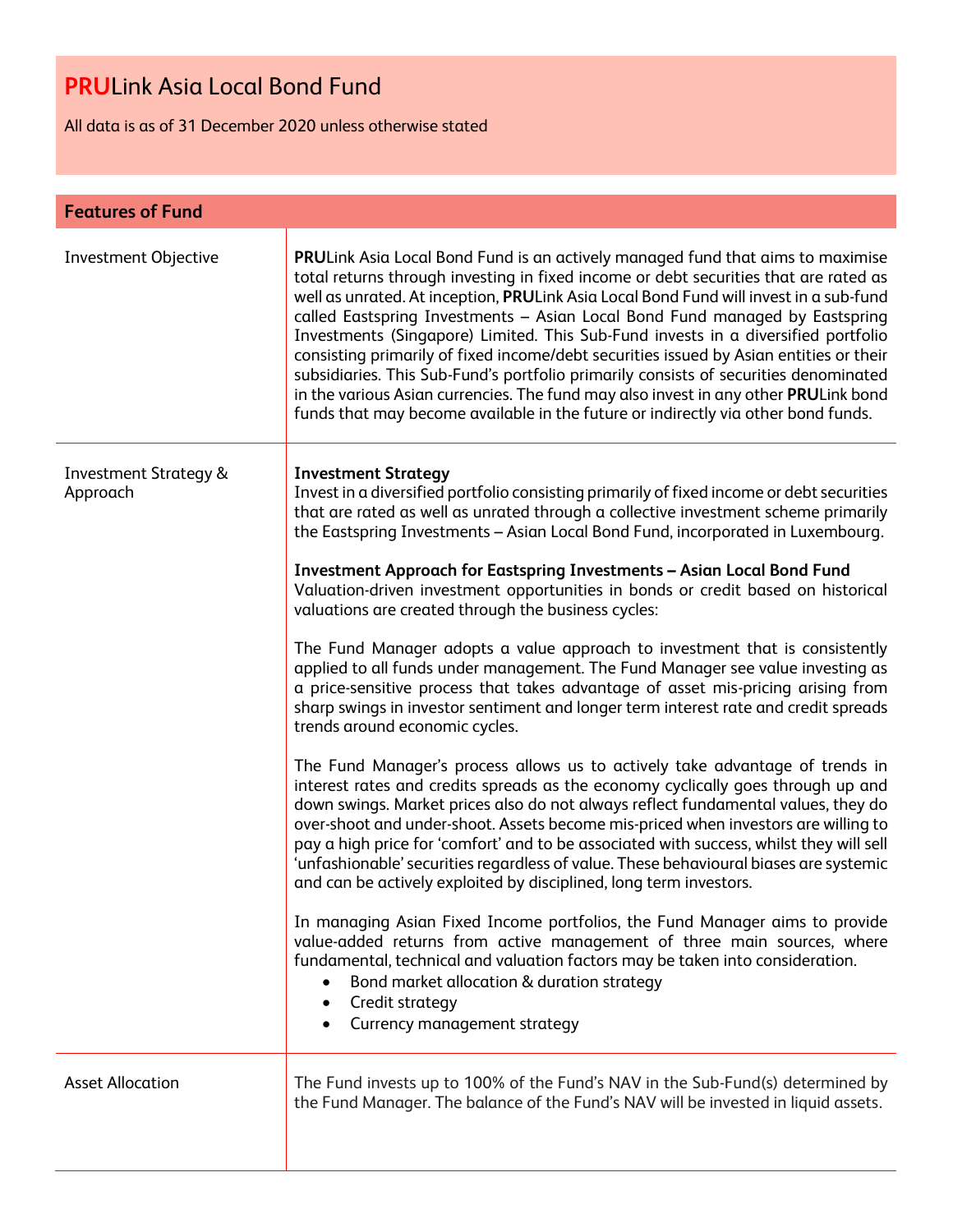#### All data is as of 31 December 2020 unless otherwise stated

| Performance Benchmark | Markit iBoxx ALBI ex-China Onshore ex-China Offshore ex-Taiwan Net of Tax<br>Custom Index<br>For more information on benchmark kindly refer to www.markit.com/product/iBoxx |
|-----------------------|-----------------------------------------------------------------------------------------------------------------------------------------------------------------------------|
| <b>Fund Manager</b>   | Eastspring Investments Berhad (531241-U)                                                                                                                                    |

| <b>Fees &amp; Charges</b>     |            |  |  |
|-------------------------------|------------|--|--|
| <b>Fund Management Charge</b> | 1.00% p.a. |  |  |
| Other Charge, if any          | Nil        |  |  |

### **Fund Performance**





**Notice: The graphs are included for illustrative purposes only. Past performance of The Fund is not an indication of its future performance.**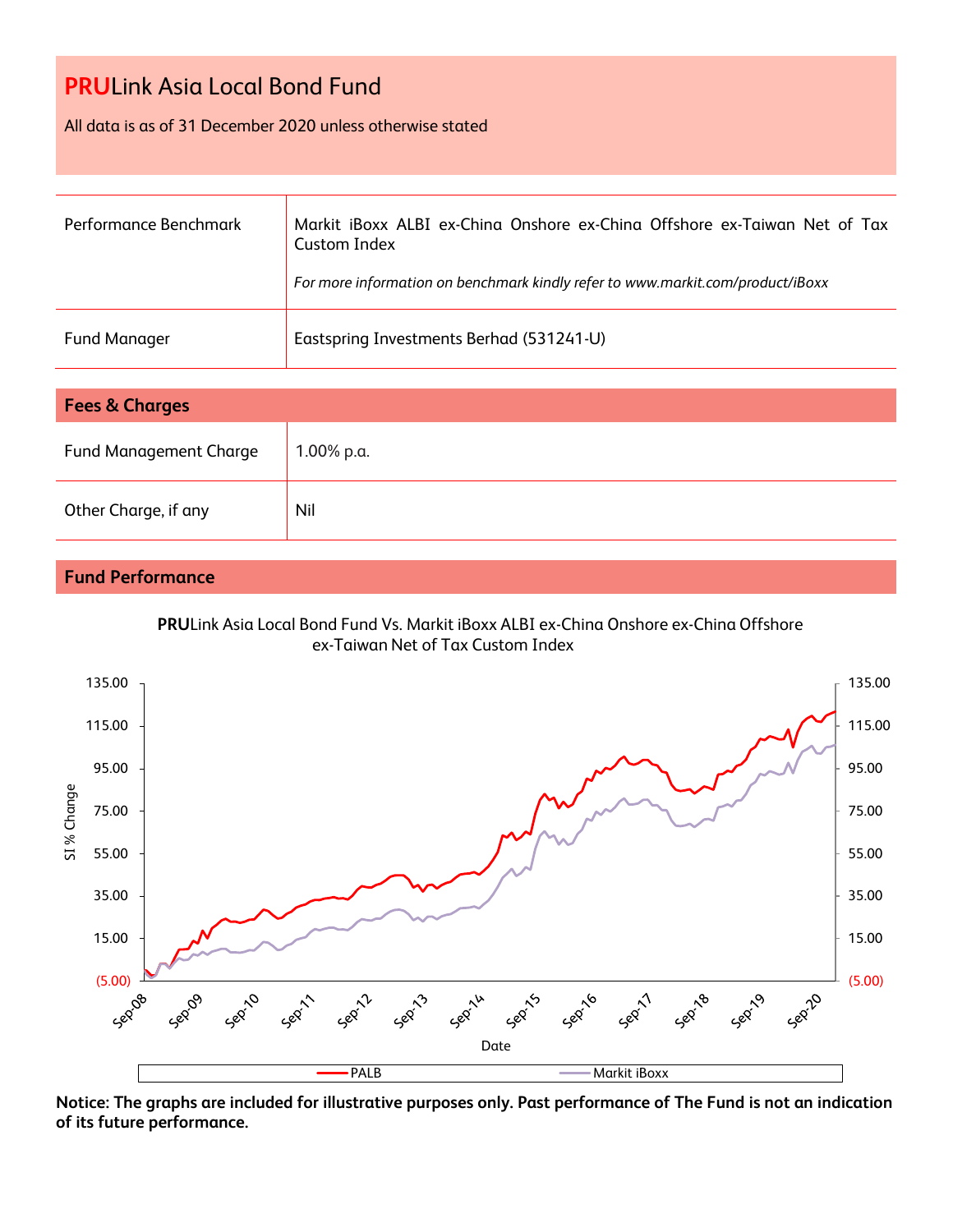All data is as of 31 December 2020 unless otherwise stated

| Year | <b>Actual Performance</b><br><b>PRULink Asia Local Bond Fund</b> | <b>Benchmark</b><br>Markit iBoxx ALBI ex-China Onshore ex-China<br><b>Offshore ex-Taiwan Net of Tax Custom Index</b> |
|------|------------------------------------------------------------------|----------------------------------------------------------------------------------------------------------------------|
| 2011 | 6.44%                                                            | 7.75%                                                                                                                |
| 2012 | 6.11%                                                            | 5.17%                                                                                                                |
| 2013 | $-1.52%$                                                         | $-0.66%$                                                                                                             |
| 2014 | 11.10%                                                           | 11.07%                                                                                                               |
| 2015 | 16.49%                                                           | 17.41%                                                                                                               |
| 2016 | 7.29%                                                            | 6.81%                                                                                                                |
| 2017 | $-0.75%$                                                         | 0.40%                                                                                                                |
| 2018 | $-0.37%$                                                         | 0.97%                                                                                                                |
| 2019 | 8.48%                                                            | 8.47%                                                                                                                |
| 2020 | 6.28%                                                            | 7.29%                                                                                                                |

#### *Sources: Lipper IM and Bloomberg, 31 December 2020*

Notice: Past performance is not an indication of its future performance. This is strictly the performance of the investment/underlying funds, and not the returns earned on the actual premiums paid of the investment-linked insurance product.

Basis of calculation of past performance:

$$
= \left(\frac{Net\text{ Asset Value for Year }n}{Net\text{ Asset Value for Year }n-1}-1\right)\%
$$

#### **Additional disclosure for PRULink Asia Local Bond Fund**

**PRU**Link Asia Local Bond Fund invests in the Eastspring Investments - Asian Local Bond Fund.

The fund manager of Eastspring Investments - Asian Local Bond Fund is Eastspring Investments (Singapore) Limited.

Management fees may be charged at the Fund and/or Sub-Fund(s) level. Please note that you will be charged a maximum of 1.00% p.a., being the combined annual fund management charge at the Fund and Sub-Fund(s) levels. Sub-Fund(s) with investment strategies to invest in Exchange Traded Funds ("ETF") or other Collective Investment Schemes may incur additional expenses at the Sub-Fund(s) level which is taken as part of the investment strategy considerations to deliver the fund performance.

| Year                                                                                   | 2020   | 2019   | 2018      | 2017      | 2016     | 2015      | 2014  | 2013      | 2012   | 2011  |
|----------------------------------------------------------------------------------------|--------|--------|-----------|-----------|----------|-----------|-------|-----------|--------|-------|
| Net Performance                                                                        | 10.03% | 11.21% | $-1.40\%$ | $11.36\%$ | $4.20\%$ | $-3.75\%$ | 5.93% | $-7.13\%$ | 11.46% | 4.98% |
| Note: The above return is for Eastspring Investments - Asian Local Bond Fund (Class D) |        |        |           |           |          |           |       |           |        |       |

*Source: Eastspring Singapore, 31 December 2020*

Returns are based on third party unit price, net of fees with dividends reinvested, if any, and reported in USD

Notice: Past performance is not an indication of its future performance. This is strictly the performance of the investment/underlying funds, and not the returns earned on the actual premiums paid of the investment-linked insurance product.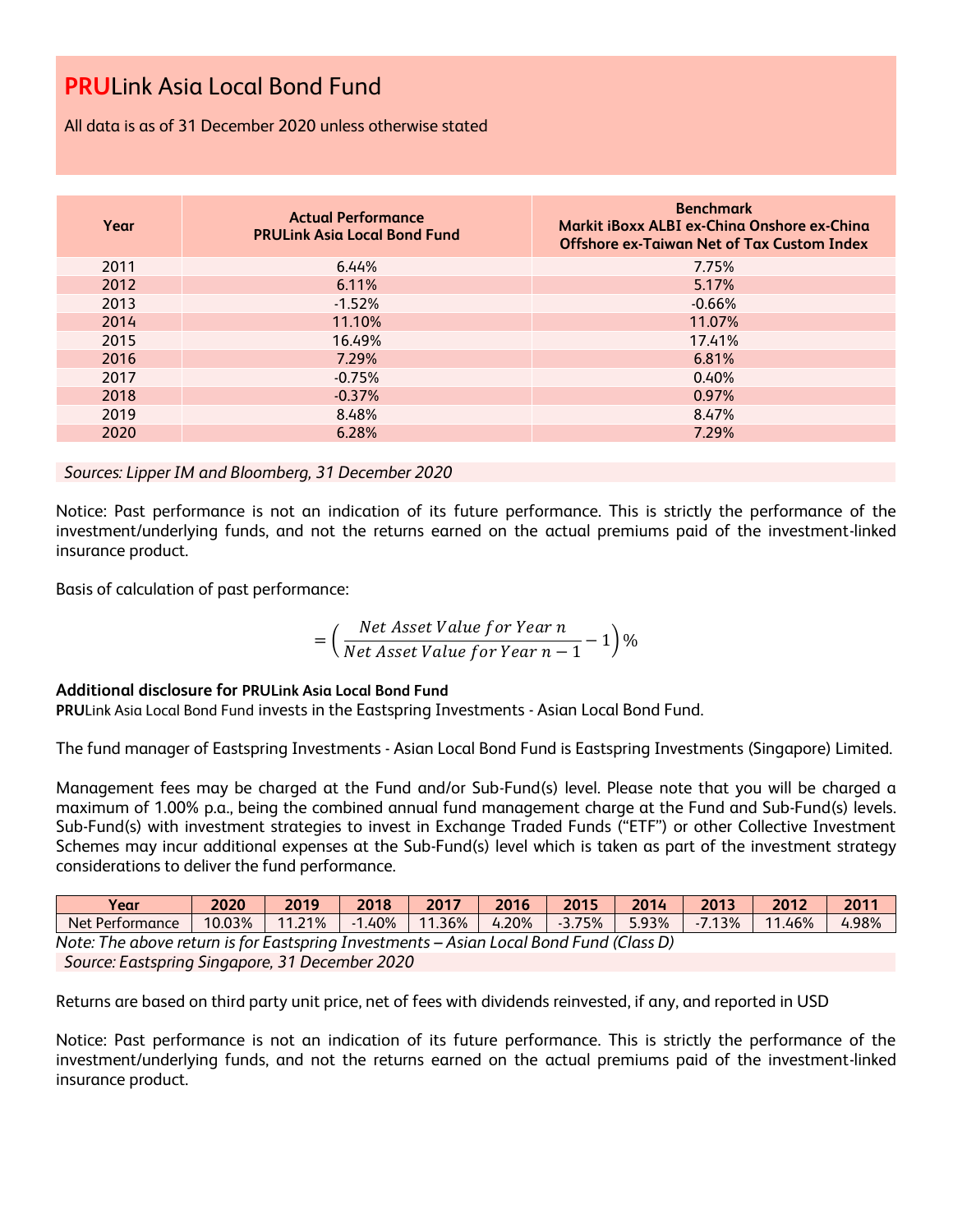All data is as of 31 December 2020 unless otherwise stated

Basis of calculation of past performance:

$$
= \left(\frac{Net\text{ Asset Value for Year }n}{Net\text{ Asset Value for Year }n-1}-1\right)\%
$$

#### **Investment Risks**

The Fund is subjected to investment risks including the possible loss of the principal amount invested. The value of the units may fall as well as rise. In addition, The Fund is subjected to specific risk including and not limiting to:

#### **Currency Risk**

The Fund is denominated in MYR, while the Sub-Fund(s) may be denominated in other currencies. The performance of the Fund may be affected by movements in the exchange rate between the MYR and the Sub-Fund(s)'s denominated currency. Where applicable, a currency hedge or a currency hedged class of fund may be used to minimise currency risk.

The Sub-Fund(s) or its Target Fund(s)'s underlying investments may be denominated in their local currency, which may differ from the Sub-Fund(s) or its Target Fund(s)'s currency of denomination. The performance of the Sub-Fund(s) or its Target Fund(s) may be affected by movements in the exchange rate between the local currency of its underlying investments and the Sub-Fund(s) or its Target Fund(s)'s denominated currency.

#### **Derivatives Risk**

Derivatives may potentially be used to hedge against any risk that may be derived from investing in the Sub- Fund(s), such as, but not limited to, currency risk.

The Sub-Fund Manager(s) or its Target Fund Manager(s) may invest in derivatives which will be subject to risks. While the judicious use of derivatives by professional investment managers can be beneficial, derivatives involve risks different from, and, in some cases, greater than, the risks presented by more traditional securities investments. Some of the risks associated with derivatives are market risk, management risk, credit risk, liquidity risk and leverage risk. Investments in derivatives may require the deposit or initial margin and additional margin on short notice if the market moves against the investment positions. If no provision is made for the required margin within the prescribed time, the investment may be liquidated at a loss. Therefore, it is essential that such investments in derivatives are monitored closely.

The Sub-Fund Manager(s) or its Target Fund Manager(s) has the necessary controls for investments in derivatives and have in place systems to monitor the derivative positions for the Sub-Fund(s) or its Target Fund(s). The Sub-Fund Manager(s) or its Target Fund Manager(s) does not intend to use derivatives transactions for speculation or leverage but may use them for efficient portfolio management and/or risk management. Currency risk is simply one of the market risks which the fund will be exposed to and can be hedged using derivatives such as FX forwards/futures. Often the underlying currency risk may be taken on as a result of buying an underlying equity or bond. If the Sub-Fund Manager(s) or its Target Fund Manager(s) does not want to also take the currency risk associated with these underlying assets, the Sub-Fund(s) or its Target Fund(s) may use Forward Foreign Exchange contracts to hedge any currency risk derived from holdings of non-base currency positions. Essentially this use of currency forwards is to hedge currency risk in the Sub-Fund(s) or its Target Fund(s).

#### **Interest Rate & Credit Risk**

Investments in fixed income portfolios will be subject to the usual risks of investing in bonds and other fixed income securities. Bonds and other fixed income securities are subject to interest rate fluctuations and credit risks, such as risk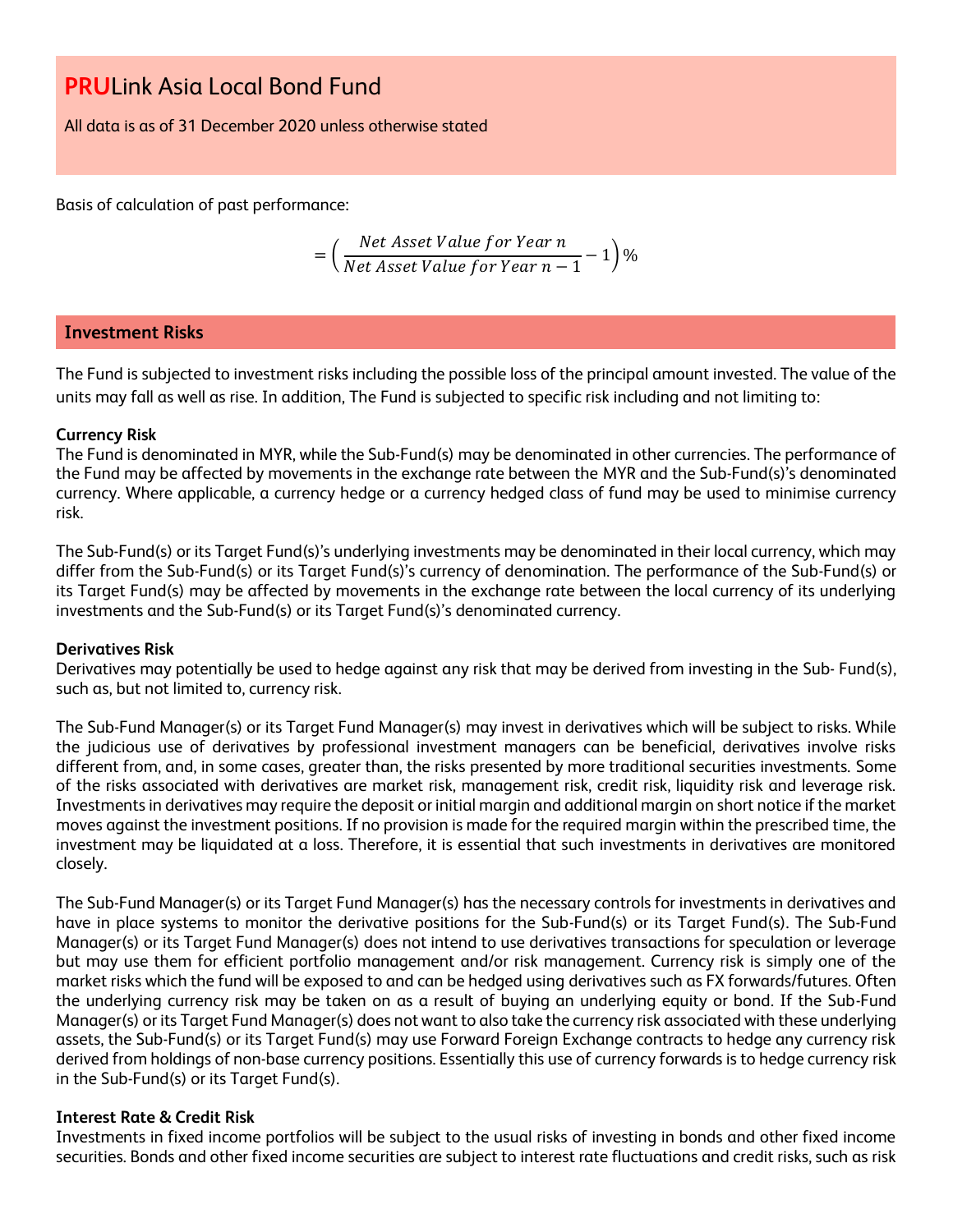All data is as of 31 December 2020 unless otherwise stated

of default by issuers. Investments in fixed income securities are subject to adverse changes in the financial condition of the issuer, or in general economic conditions, or both, or an unanticipated rise in interest rates, which may impair the ability of the issuer to make payments of interest and principal, especially if the issuer is highly leveraged. Such issuer's ability to meet its debt obligations may also be adversely affected by specific projected business forecasts, or the unavailability of additional financing. Also, an economic downturn or an increase in interest rates may increase the potential for default by the issuers of these securities.

#### **Portfolio Risk**

The Fund is intended for investors who can accept the risks associated with investing primarily in the securities of the type held in the Fund. Investments in equities will be subject to the risks associated with equity and equity-related securities, including fluctuations in market prices, adverse issuer or market information and the fact that equity and equity-related interests are subordinate in the right of payment to other corporate securities, including debt securities. Likewise, investments in fixed income securities will be subjected to the risks associated with debt securities including credit and interest rate risk, and the additional risks associated with high-yield debt securities, loan participations and derivative securities. In addition, investors should be aware of the risks associated with the active management techniques that are expected to be employed by the Fund.

#### **Political and/or Regulatory Risks**

The value of the Fund's Deposited Property may be affected by uncertainties such as international political developments, changes in government policies, changes in taxation, restrictions on foreign investment and currency repatriation, currency fluctuations and other developments in the laws and regulations of countries in which investment may be made. Furthermore, the legal infrastructure and accounting, auditing and reporting standards in certain countries in which investment may be made may not provide the same degree of investor protection or information to investors as would generally apply in major securities markets. Foreign ownership restrictions in some markets may mean that corporate actions entitlements in relation to any collective investment schemes or other investments the Fund is invested into may not always be secured or may be restricted.

#### **Premium Risk**

Where the Fund acquires or values securities in the over-the-counter market there is no guarantee that the Fund will be able to realise such securities at a premium due to the nature of the over-the-counter market.

#### **Counterparty and Settlement Considerations**

The Fund will also be exposed to a credit risk on parties with whom it trades securities, and may also bear the risk of settlement default, in particular in relation to debt securities such as bonds, notes and similar debt obligations or instruments. Investors should also note that settlement mechanisms in emerging markets are generally less developed and reliable than those in more developed countries and that this therefore increases the risk of settlement default, which could result in substantial losses for the Fund in respect to investments in emerging markets. Investors should also note that the securities of small capitalisation companies as well as the securities of companies domiciled in emerging markets are less liquid and more volatile than more developed stock markets and this may result in fluctuations in the price of the Units.

*The above should not be considered to be an exhaustive list of the risks which potential policyholders should consider before investing in The Fund. Potential policyholders should be aware that an investment in The Fund may be exposed to other risks of exceptional nature from time to time.*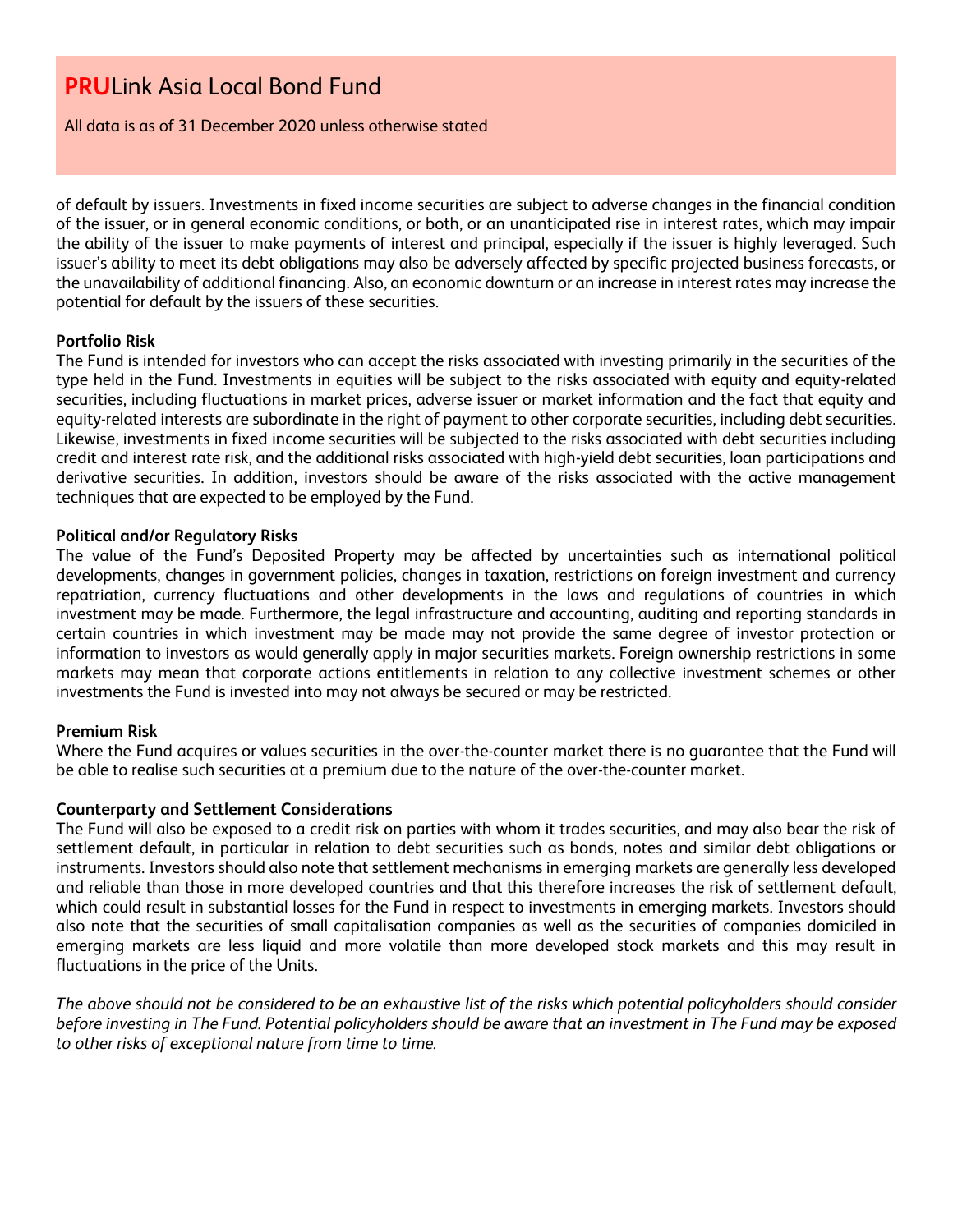All data is as of 31 December 2020 unless otherwise stated

#### **Risk Management**

The Fund Manager has the following risk management and compliance controls in place to manage the risks:

#### **a) Pre-Trade Compliance**

Where possible, all Financial Derivative Instruments (FDI) activities and exposures are monitored with a pre-trade compliance system across the entire business. Rules and investment guidelines are set up in the system as far as possible allowing potential breaches to be immediately identified before a trade is executed. An escalation process is in place to ensure relevant parties are informed when a potential issue occurs.

#### **b) Portfolio Risk**

The Fund Manager utilises quantitative techniques to determine the suitability of utilising FDIs. The investment team utilises a number of tools to carry our portfolio construction and to conduct risk analysis including risk/return characteristics. The investment team identifies, manages and monitors investment risks with the aim of achieving the objectives of the Sub-Funds.

#### **c) Counterparty Risk**

The Fund Manager has credit risk management and control procedures for assessing, monitoring and limiting credit and counterparty risk across all asset classes and client bases. Reviews of counterparties are performed on a regular basis to assess any changes in credit worthiness and the ability to meet their contractual obligations.

#### **d) Risk Oversight**

In addition, The Fund Manager has an independent investment risk team that works with each investment team to ensure that the necessary risk controls and metrics of the risks are in place. The investment risk team reports to the regional risk committee whose principal role is to ensure that the business units operate within the risk management policies and frameworks laid out.

The Fund Manager will ensure that the risk management and compliance procedures and controls adopted are adequate and that it has the necessary expertise to control and manage the risks relating to the use of FDIs.

The Fund Manager may modify the risk management and compliance procedures and controls adopted from time to time as it deems fit and in the interest of the Sub-Fund.